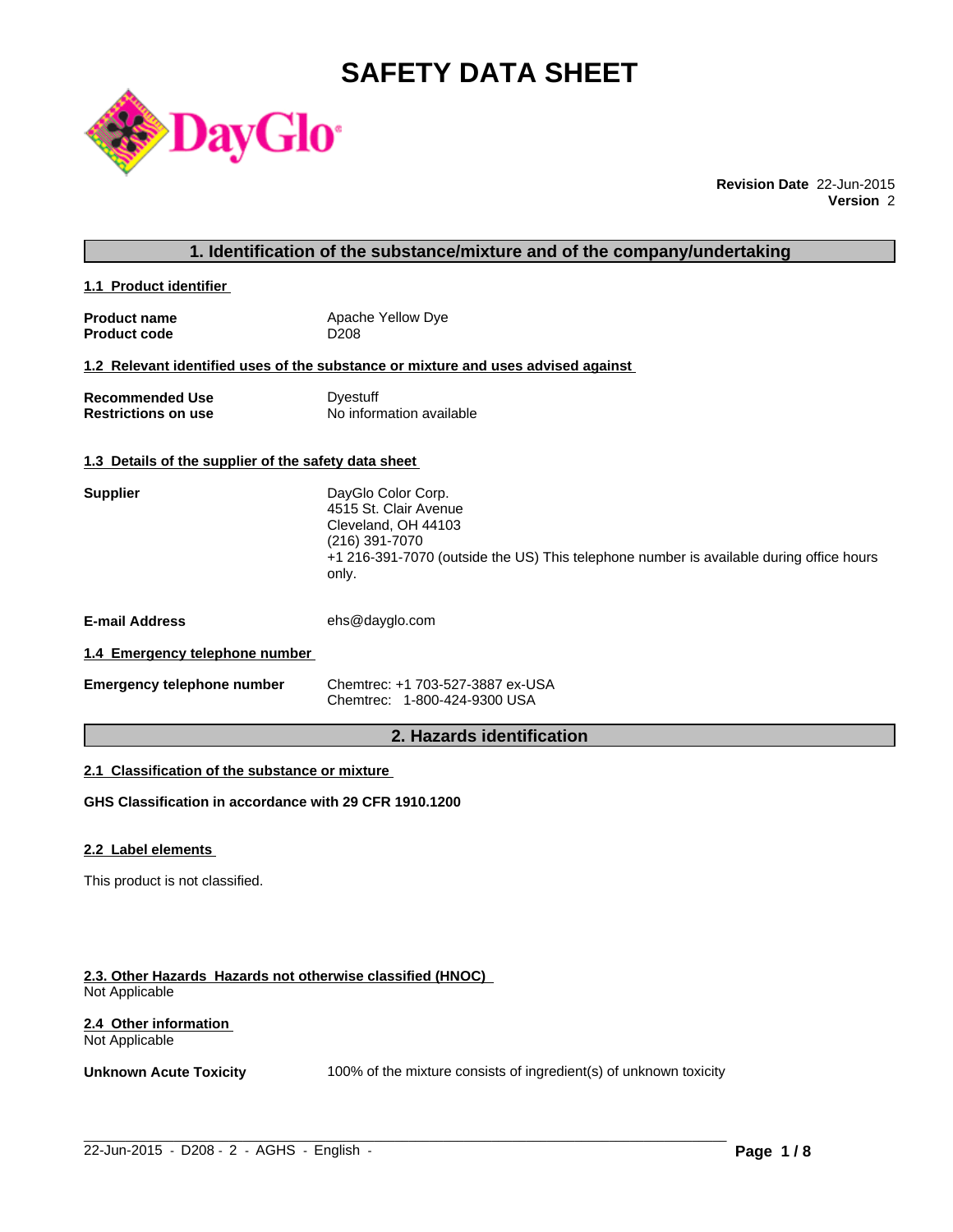# **3. Composition/Information on Ingredients**

 $\overline{\phantom{a}}$  ,  $\overline{\phantom{a}}$  ,  $\overline{\phantom{a}}$  ,  $\overline{\phantom{a}}$  ,  $\overline{\phantom{a}}$  ,  $\overline{\phantom{a}}$  ,  $\overline{\phantom{a}}$  ,  $\overline{\phantom{a}}$  ,  $\overline{\phantom{a}}$  ,  $\overline{\phantom{a}}$  ,  $\overline{\phantom{a}}$  ,  $\overline{\phantom{a}}$  ,  $\overline{\phantom{a}}$  ,  $\overline{\phantom{a}}$  ,  $\overline{\phantom{a}}$  ,  $\overline{\phantom{a}}$ 

#### **Substance**

This material is not considered hazardous by the OSHA Hazard Communication Standard (29 CFR 1910.1200).

\*The exact percentage (concentration) of composition has been withheld as a trade secret.

|                                                                   | 4. First aid measures                                                                                                                                                                                                   |  |  |  |  |
|-------------------------------------------------------------------|-------------------------------------------------------------------------------------------------------------------------------------------------------------------------------------------------------------------------|--|--|--|--|
| 4.1 Description of first-aid measures                             |                                                                                                                                                                                                                         |  |  |  |  |
| <b>General advice</b>                                             | No information available.                                                                                                                                                                                               |  |  |  |  |
| Eye contact                                                       | Immediately flush with plenty of water. After initial flushing, remove any contact lenses and<br>continue flushing for at least 15 minutes. Keep eye wide open while rinsing. If symptoms<br>persist, call a physician. |  |  |  |  |
| <b>Skin contact</b>                                               | Immediate medical attention is not required. Wash off with soap and water.                                                                                                                                              |  |  |  |  |
| <b>Inhalation</b>                                                 | Immediate medical attention is not required. Move to fresh air.                                                                                                                                                         |  |  |  |  |
| Ingestion                                                         | Do NOT induce vomiting. Drink plenty of water. Consult a physician.                                                                                                                                                     |  |  |  |  |
| 4.2 Most important symptoms and effects, both acute and delayed   |                                                                                                                                                                                                                         |  |  |  |  |
| <b>Symptoms</b>                                                   | See Section 2.2, Label Elements and/or Section 11, Toxicological effects.                                                                                                                                               |  |  |  |  |
|                                                                   | 4.3 Recommendations for immediate medical care and/or special treatment                                                                                                                                                 |  |  |  |  |
| Notes to physician                                                | Treat symptomatically.                                                                                                                                                                                                  |  |  |  |  |
|                                                                   | 5. Fire-Fighting Measures                                                                                                                                                                                               |  |  |  |  |
| 5.1 Extinguishing media                                           |                                                                                                                                                                                                                         |  |  |  |  |
| Suitable extinguishing media                                      | Use extinguishing measures that are appropriate to local circumstances and the surrounding environment.                                                                                                                 |  |  |  |  |
| <b>Unsuitable Extinguishing Media</b>                             | None.                                                                                                                                                                                                                   |  |  |  |  |
| 5.2 Specific hazards arising from the substance or mixture        |                                                                                                                                                                                                                         |  |  |  |  |
| <b>Special Hazard</b><br>None known based on information supplied |                                                                                                                                                                                                                         |  |  |  |  |
| <b>Hazardous Combustion Products</b>                              | Carbon oxides. Nitrogen oxides (NOx).                                                                                                                                                                                   |  |  |  |  |
| <b>Explosion Data</b>                                             |                                                                                                                                                                                                                         |  |  |  |  |

**Sensitivity to Mechanical Impact** None. **Sensitivity to Static Discharge** Fine dust dispersed in air, in sufficient concentrations, and in the presence of an ignition source is a potential dust explosion hazard.

#### **5.3 Advice for firefighters**

As in any fire, wear self-contained breathing apparatus pressure-demand, MSHA/NIOSH (approved or equivalent) and full protective gear.

 $\_$  ,  $\_$  ,  $\_$  ,  $\_$  ,  $\_$  ,  $\_$  ,  $\_$  ,  $\_$  ,  $\_$  ,  $\_$  ,  $\_$  ,  $\_$  ,  $\_$  ,  $\_$  ,  $\_$  ,  $\_$  ,  $\_$  ,  $\_$  ,  $\_$  ,  $\_$  ,  $\_$  ,  $\_$  ,  $\_$  ,  $\_$  ,  $\_$  ,  $\_$  ,  $\_$  ,  $\_$  ,  $\_$  ,  $\_$  ,  $\_$  ,  $\_$  ,  $\_$  ,  $\_$  ,  $\_$  ,  $\_$  ,  $\_$  ,

# **6. Accidental Release Measures**

# **6.1 Personal precautions, protective equipment and emergency procedures**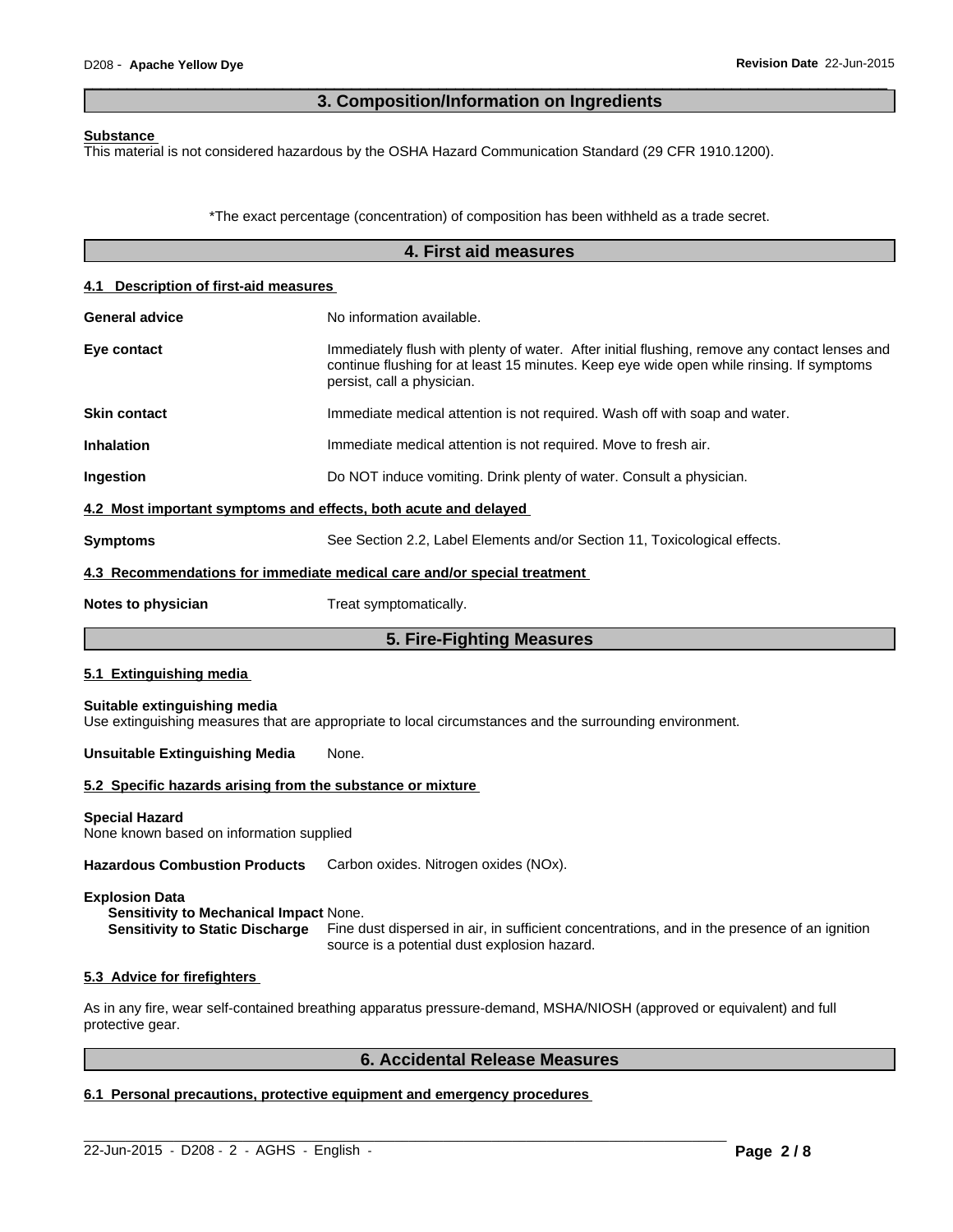Ensure adequate ventilation, especially in confined areas. Use personal protective equipment.

# **6.2 Environmental precautions**

Dust deposits should not be allowed to accumulate on surfaces as these may form an explosive mixture if they are released into the atmosphere in sufficient concentration. Avoid dispersal of dust in the air (i.e., cleaning dusty surfaces with compressed air). Nonsparking tools should be used. Prevent product from entering drains. See Section 12 for additional Ecological information.

 $\overline{\phantom{a}}$  ,  $\overline{\phantom{a}}$  ,  $\overline{\phantom{a}}$  ,  $\overline{\phantom{a}}$  ,  $\overline{\phantom{a}}$  ,  $\overline{\phantom{a}}$  ,  $\overline{\phantom{a}}$  ,  $\overline{\phantom{a}}$  ,  $\overline{\phantom{a}}$  ,  $\overline{\phantom{a}}$  ,  $\overline{\phantom{a}}$  ,  $\overline{\phantom{a}}$  ,  $\overline{\phantom{a}}$  ,  $\overline{\phantom{a}}$  ,  $\overline{\phantom{a}}$  ,  $\overline{\phantom{a}}$ 

#### **6.3 Methods and materials for containment and cleaning up**

| <b>Methods for Containment</b> | Prevent dust cloud. Cover powder spill with plastic sheet or tarp to minimize spreading.                                                                                                                                                                                                                                                                                                |
|--------------------------------|-----------------------------------------------------------------------------------------------------------------------------------------------------------------------------------------------------------------------------------------------------------------------------------------------------------------------------------------------------------------------------------------|
| Methods for cleaning up        | Avoid dust formation. Take precautionary measures against static discharges. Do not dry<br>sweep dust. Wet dust with water before sweeping or use a vacuum to collect dust. Use<br>personal protective equipment. Take up mechanically and collect in suitable container for<br>disposal. Prevent product from entering drains. Keep in suitable and closed containers for<br>disposal. |
|                                |                                                                                                                                                                                                                                                                                                                                                                                         |

|                                                                  | 7. Handling and storage                                                                                                                                    |
|------------------------------------------------------------------|------------------------------------------------------------------------------------------------------------------------------------------------------------|
| 7.1 Precautions for safe handling                                |                                                                                                                                                            |
| Advice on safe handling                                          | Avoid dust formation. Take precautionary measures against static discharges. Fine dust<br>dispersed in air may ignite. Wear personal protective equipment. |
| <b>Hygiene measures</b>                                          | Handle in accordance with good industrial hygiene and safety practice.                                                                                     |
| 7.2 Conditions for safe storage, including any incompatibilities |                                                                                                                                                            |
| <b>Storage Conditions</b>                                        | Keep tightly closed in a dry and cool place.                                                                                                               |
| <b>Materials to Avoid</b>                                        | No materials to be especially mentioned.                                                                                                                   |

# **8. Exposure controls/personal protection**

# **8.1 Occupational Exposure Limits (OEL)**

#### **8.2 Appropriate engineering controls**

| <b>Engineering Measures</b> | Showers                                                                   |  |
|-----------------------------|---------------------------------------------------------------------------|--|
|                             | Eyewash stations                                                          |  |
|                             | Ventilation systems.                                                      |  |
|                             | 8.3 Individual protection measures, such as personal protective equipment |  |

#### **8.3 Individual protection measures, such as personal protective equipment**

| <b>Eye/Face Protection</b>    | Safety glasses with side-shields.                                                                              |
|-------------------------------|----------------------------------------------------------------------------------------------------------------|
| Skin and body protection      | Wear chemical resistant footwear and clothing such as gloves, an apron or a whole body<br>suit as appropriate. |
| <b>Respiratory protection</b> | . NIOSH/MSHA approved respiratory protection should be worn if exposure is anticipated.                        |
| <b>Hygiene measures</b>       | See section 7 for more information                                                                             |

 $\_$  ,  $\_$  ,  $\_$  ,  $\_$  ,  $\_$  ,  $\_$  ,  $\_$  ,  $\_$  ,  $\_$  ,  $\_$  ,  $\_$  ,  $\_$  ,  $\_$  ,  $\_$  ,  $\_$  ,  $\_$  ,  $\_$  ,  $\_$  ,  $\_$  ,  $\_$  ,  $\_$  ,  $\_$  ,  $\_$  ,  $\_$  ,  $\_$  ,  $\_$  ,  $\_$  ,  $\_$  ,  $\_$  ,  $\_$  ,  $\_$  ,  $\_$  ,  $\_$  ,  $\_$  ,  $\_$  ,  $\_$  ,  $\_$  ,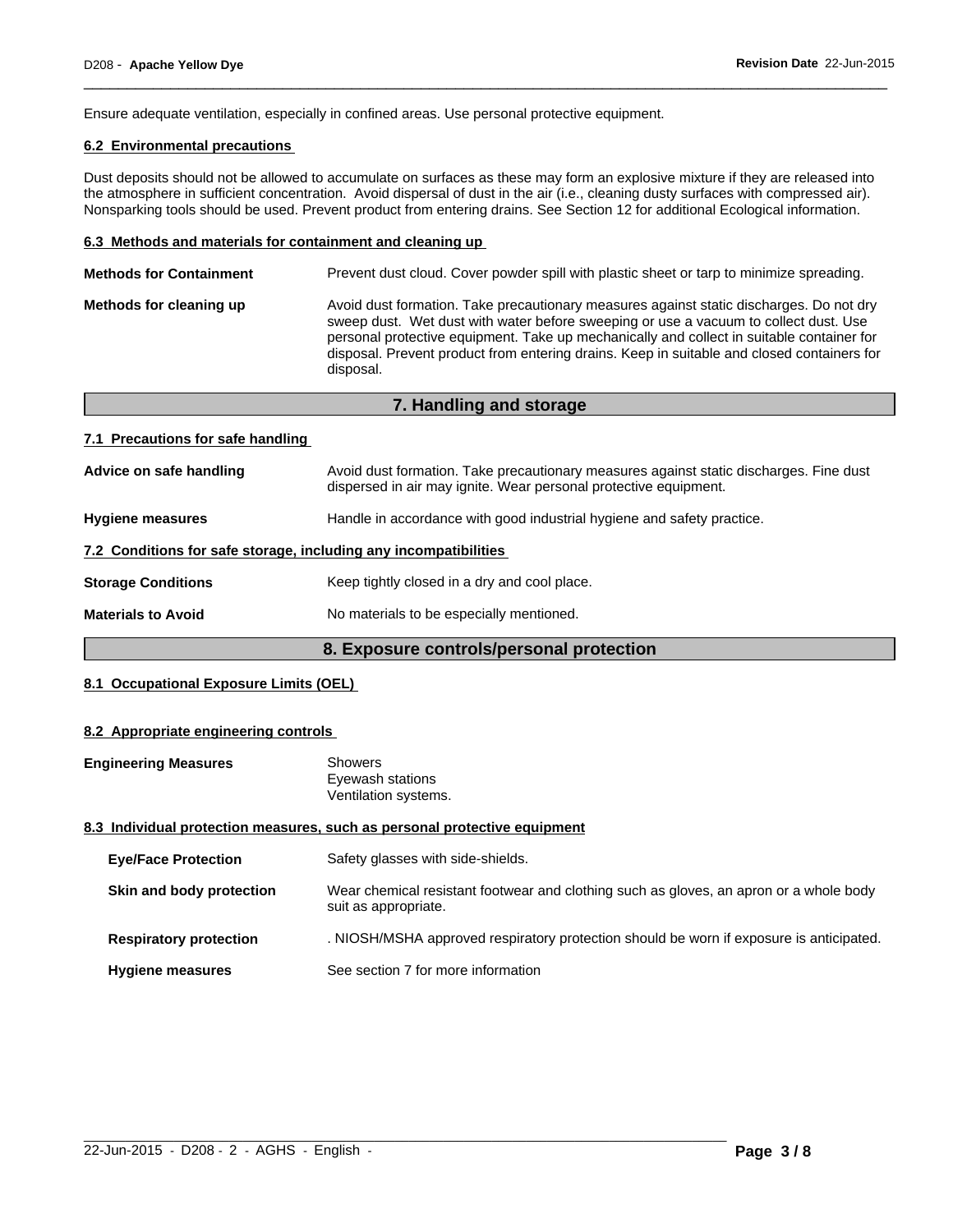# **9. Physical and chemical properties**

 $\overline{\phantom{a}}$  ,  $\overline{\phantom{a}}$  ,  $\overline{\phantom{a}}$  ,  $\overline{\phantom{a}}$  ,  $\overline{\phantom{a}}$  ,  $\overline{\phantom{a}}$  ,  $\overline{\phantom{a}}$  ,  $\overline{\phantom{a}}$  ,  $\overline{\phantom{a}}$  ,  $\overline{\phantom{a}}$  ,  $\overline{\phantom{a}}$  ,  $\overline{\phantom{a}}$  ,  $\overline{\phantom{a}}$  ,  $\overline{\phantom{a}}$  ,  $\overline{\phantom{a}}$  ,  $\overline{\phantom{a}}$ 

| 9.1 Information on basic physical and chemical properties |                          |                          |
|-----------------------------------------------------------|--------------------------|--------------------------|
| <b>Physical state</b>                                     | Solid                    |                          |
| Appearance                                                | Powder                   |                          |
| <b>Color</b>                                              | Yellow                   |                          |
| Odor                                                      | Mild                     |                          |
| <b>Odor Threshold</b>                                     | No information available |                          |
| <b>Property</b>                                           | Values                   | Remarks • Methods        |
| рH                                                        |                          | No information available |
| <b>Melting/freezing point</b>                             |                          | No information available |
| Boiling point/boiling range                               | Not applicable           | No information available |
| <b>Flash Point</b>                                        | Not Applicable           | No information available |
| <b>Evaporation rate</b>                                   |                          | No information available |
| <b>Flammability (solid, gas)</b>                          |                          | No information available |
| <b>Flammability Limits in Air</b>                         |                          |                          |
| upper flammability limit                                  |                          | No information available |
| lower flammability limit                                  |                          | No information available |
| Vapor pressure                                            |                          | No information available |
| <b>Vapor density</b>                                      |                          | No information available |
| <b>Specific Gravity</b>                                   |                          | No information available |
| <b>Water solubility</b>                                   | Insoluble in water       |                          |
| Solubility in other solvents                              |                          | No information available |
| <b>Partition coefficient</b>                              |                          | No information available |
| <b>Autoignition temperature</b>                           |                          | No information available |
| <b>Decomposition temperature</b>                          |                          | No information available |
| <b>Viscosity, kinematic</b>                               |                          | No information available |
| Viscosity, dynamic                                        |                          | No information available |
| <b>Explosive properties</b>                               |                          | No information available |
| <b>Oxidizing Properties</b>                               |                          | No information available |
|                                                           |                          |                          |

#### **9.2 Other information Volatile organic compounds (VOC)** None **content**

# **10. Stability and Reactivity**

 $\_$  ,  $\_$  ,  $\_$  ,  $\_$  ,  $\_$  ,  $\_$  ,  $\_$  ,  $\_$  ,  $\_$  ,  $\_$  ,  $\_$  ,  $\_$  ,  $\_$  ,  $\_$  ,  $\_$  ,  $\_$  ,  $\_$  ,  $\_$  ,  $\_$  ,  $\_$  ,  $\_$  ,  $\_$  ,  $\_$  ,  $\_$  ,  $\_$  ,  $\_$  ,  $\_$  ,  $\_$  ,  $\_$  ,  $\_$  ,  $\_$  ,  $\_$  ,  $\_$  ,  $\_$  ,  $\_$  ,  $\_$  ,  $\_$  ,

# **10.1 Reactivity**

No dangerous reaction known under conditions of normal use

#### **10.2 Chemical stability**

Stable

#### **10.3 Possibility of hazardous reactions**

None under normal processing.

#### **10.4 Conditions to Avoid**

Dust formation. Take precautionary measures against static discharges.

#### **10.5 Incompatible Materials**

None known based on information supplied.

#### **10.6 Hazardous Decomposition Products**

None known based on information supplied.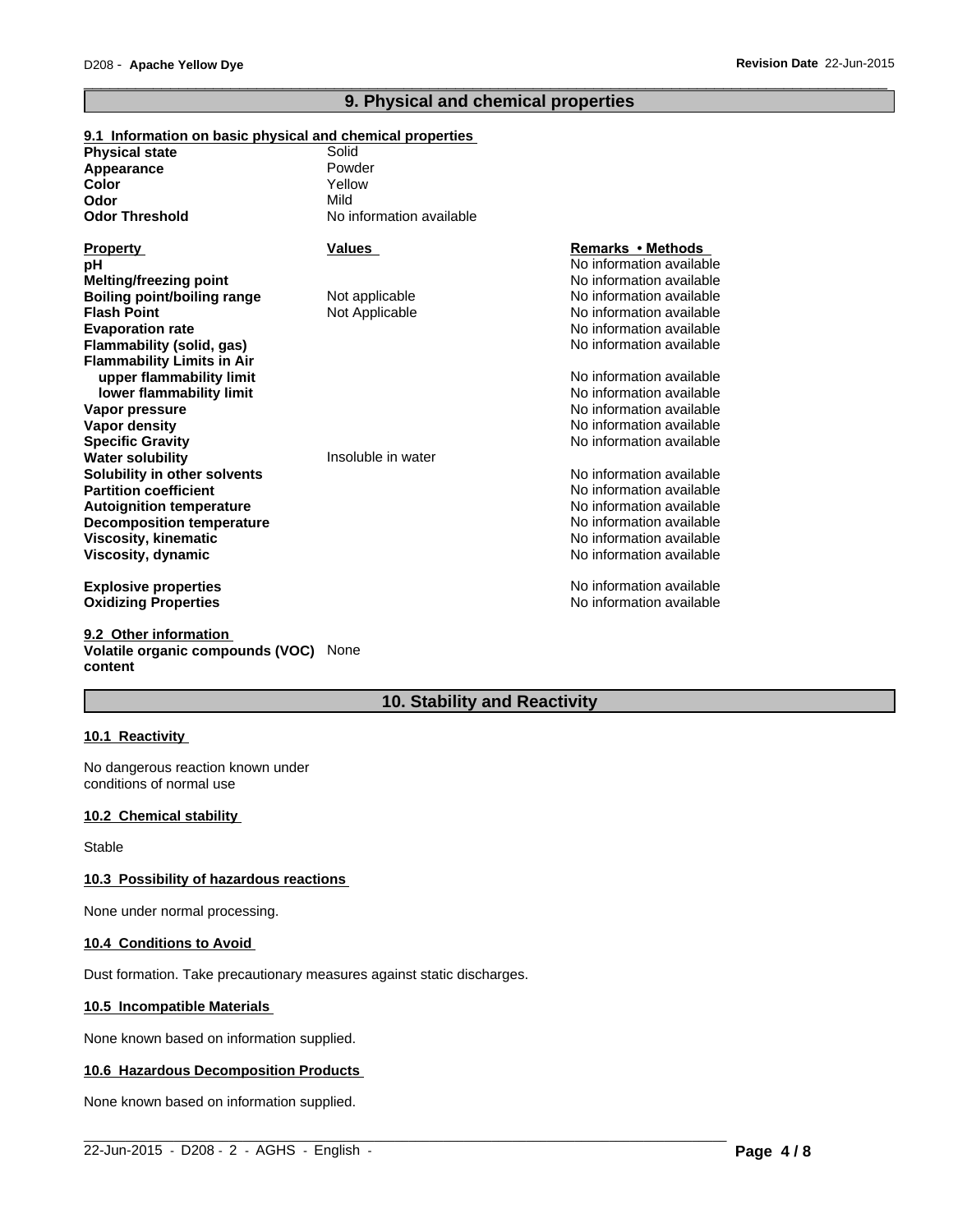# **11. Toxicological information**

 $\_$  ,  $\_$  ,  $\_$  ,  $\_$  ,  $\_$  ,  $\_$  ,  $\_$  ,  $\_$  ,  $\_$  ,  $\_$  ,  $\_$  ,  $\_$  ,  $\_$  ,  $\_$  ,  $\_$  ,  $\_$  ,  $\_$  ,  $\_$  ,  $\_$  ,  $\_$  ,  $\_$  ,  $\_$  ,  $\_$  ,  $\_$  ,  $\_$  ,  $\_$  ,  $\_$  ,  $\_$  ,  $\_$  ,  $\_$  ,  $\_$  ,  $\_$  ,  $\_$  ,  $\_$  ,  $\_$  ,  $\_$  ,  $\_$  ,

 $\overline{\phantom{a}}$  ,  $\overline{\phantom{a}}$  ,  $\overline{\phantom{a}}$  ,  $\overline{\phantom{a}}$  ,  $\overline{\phantom{a}}$  ,  $\overline{\phantom{a}}$  ,  $\overline{\phantom{a}}$  ,  $\overline{\phantom{a}}$  ,  $\overline{\phantom{a}}$  ,  $\overline{\phantom{a}}$  ,  $\overline{\phantom{a}}$  ,  $\overline{\phantom{a}}$  ,  $\overline{\phantom{a}}$  ,  $\overline{\phantom{a}}$  ,  $\overline{\phantom{a}}$  ,  $\overline{\phantom{a}}$ 

#### **11.1 Acute toxicity**

#### **Numerical measures of toxicity: Product Information**

**Unknown Acute Toxicity** 100% of the mixture consists of ingredient(s) of unknown toxicity

**Numerical measures of toxicity: Component Information**

**11.2 Information on toxicological effects** 

#### **Skin corrosion/irritation**

Product Information • Not a dermal irritant Component Information • No information available

# **Eye damage/irritation**

Product Information • May cause eye irritation. Component Information • No information available

#### **Respiratory or skin sensitization**

Product Information  $\overline{\cdot}$  No information available Component Information • No information available

#### **Germ Cell Mutagenicity**

Product Information • No information available Component Information • No information available

#### **Carcinogenicity**

Product Information • Contains no ingredient listed as a carcinogen Component Information •

#### **Reproductive toxicity**

Product Information • No information available Component Information  $\cdot$  No information available

#### **STOT - single exposure** No information available

#### **STOT - repeated exposure**

• No known effect

**Other adverse effects**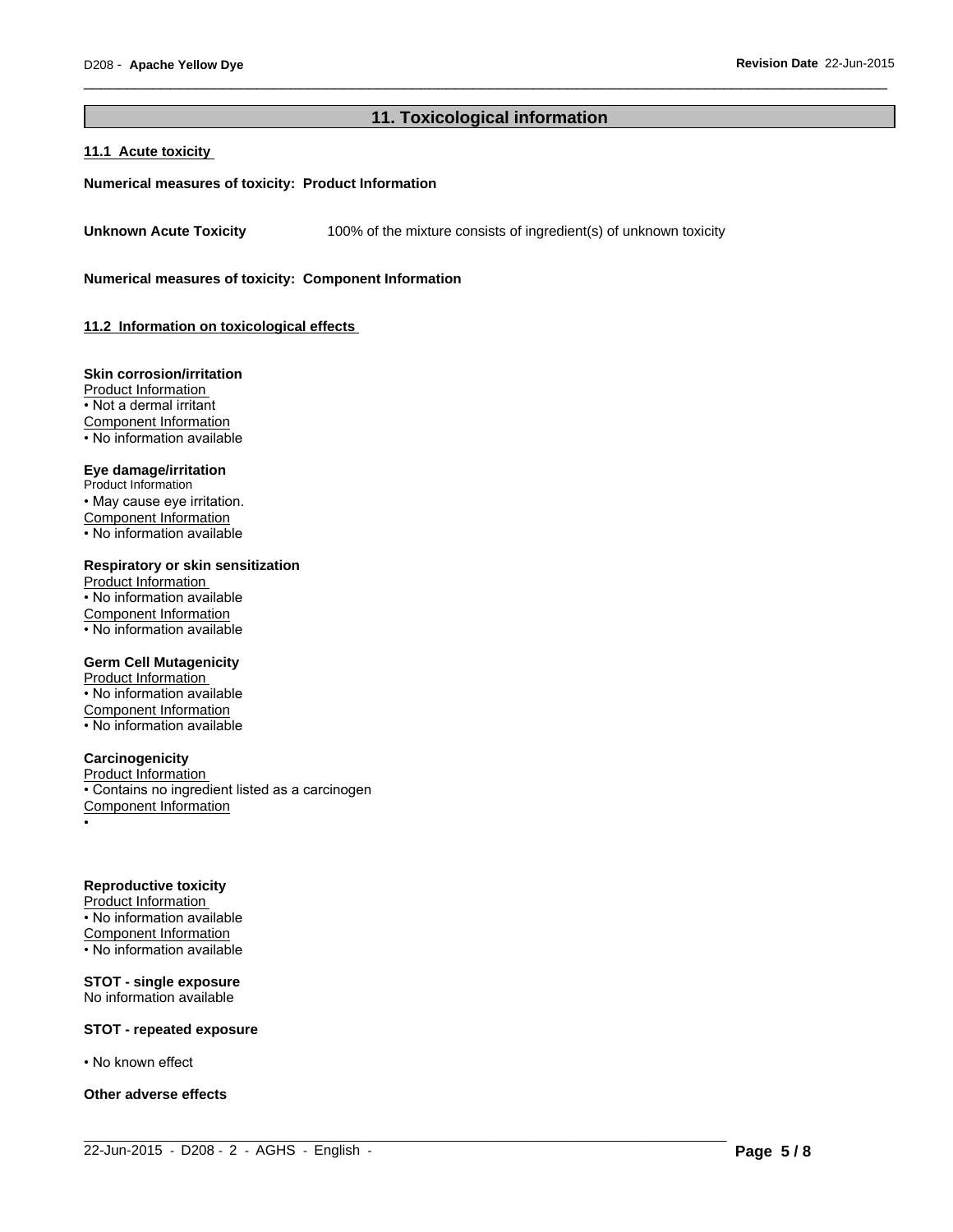Target Organs • No information available Product Information • No information available Component Information • No information available

### **Aspiration hazard**

Product Information • No information available Component Information • No information available

# **12. Ecological information**

 $\overline{\phantom{a}}$  ,  $\overline{\phantom{a}}$  ,  $\overline{\phantom{a}}$  ,  $\overline{\phantom{a}}$  ,  $\overline{\phantom{a}}$  ,  $\overline{\phantom{a}}$  ,  $\overline{\phantom{a}}$  ,  $\overline{\phantom{a}}$  ,  $\overline{\phantom{a}}$  ,  $\overline{\phantom{a}}$  ,  $\overline{\phantom{a}}$  ,  $\overline{\phantom{a}}$  ,  $\overline{\phantom{a}}$  ,  $\overline{\phantom{a}}$  ,  $\overline{\phantom{a}}$  ,  $\overline{\phantom{a}}$ 

#### **12.1 Toxicity**

**Ecotoxicity No information available** 

100 % of the mixture consists of components(s) of unknown hazards to the aquatic environment

#### **Ecotoxicity effects**

### **12.2 Persistence and degradability**

No information available.

#### **12.3 Bioaccumulative potential**

Discharge into the environment must be avoided

#### **12.4 Mobility in soil**

No information available.

# **12.5 Other adverse effects**

No information available

# **13. Disposal Considerations**

#### **13.1 Waste Disposal Guidance**

Dispose of in accordance with federal, state, and local regulations.

# **14. Transport Information**

| <u>DOT</u>  | Not regulated |
|-------------|---------------|
| <b>MEX</b>  | Not regulated |
| <b>IMDG</b> | Not regulated |
| <b>IATA</b> | Not regulated |

# **15. Regulatory information**

 $\_$  ,  $\_$  ,  $\_$  ,  $\_$  ,  $\_$  ,  $\_$  ,  $\_$  ,  $\_$  ,  $\_$  ,  $\_$  ,  $\_$  ,  $\_$  ,  $\_$  ,  $\_$  ,  $\_$  ,  $\_$  ,  $\_$  ,  $\_$  ,  $\_$  ,  $\_$  ,  $\_$  ,  $\_$  ,  $\_$  ,  $\_$  ,  $\_$  ,  $\_$  ,  $\_$  ,  $\_$  ,  $\_$  ,  $\_$  ,  $\_$  ,  $\_$  ,  $\_$  ,  $\_$  ,  $\_$  ,  $\_$  ,  $\_$  ,

**15.1 International Inventories**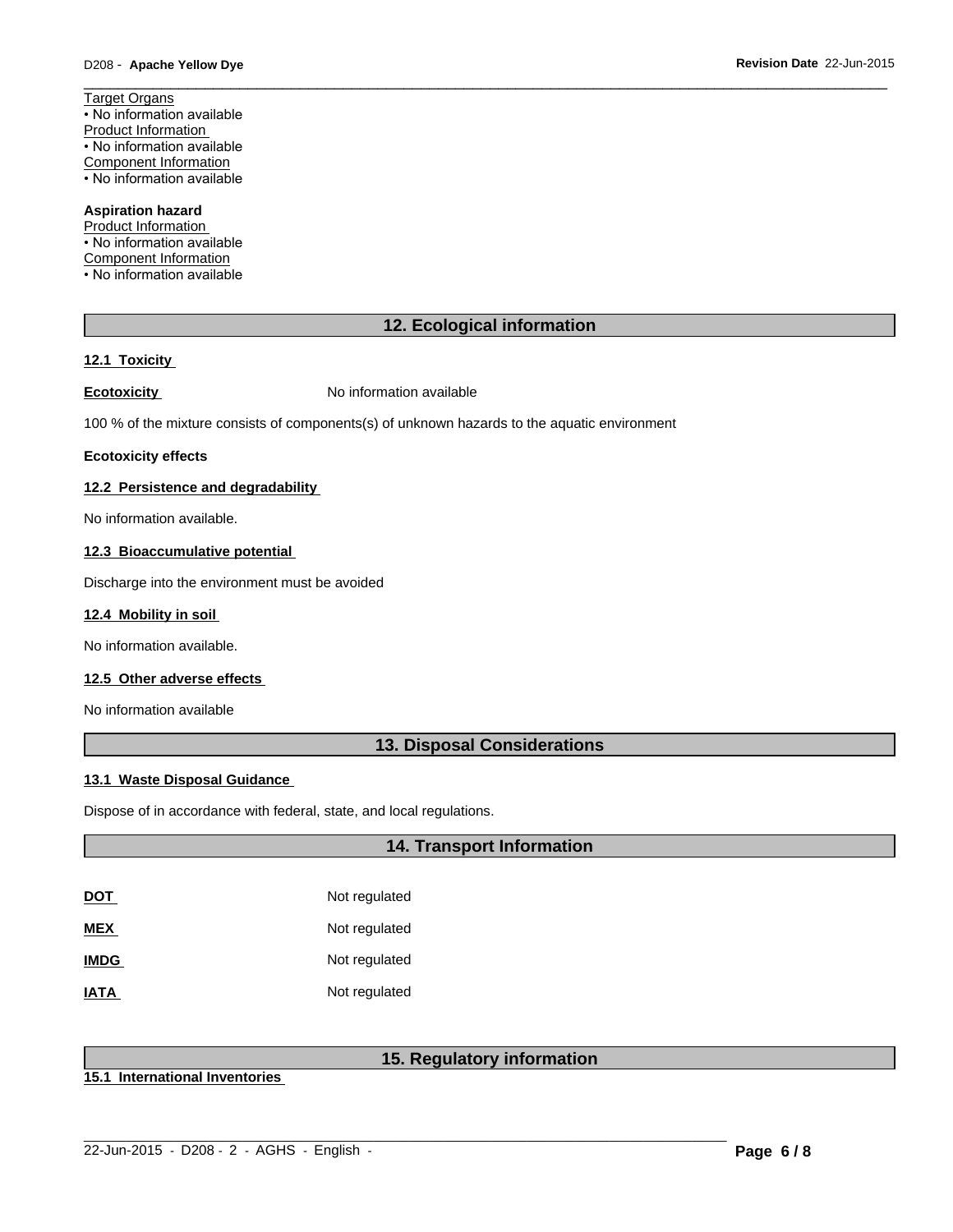| <b>TSCA</b>          | Complies |  |
|----------------------|----------|--|
| <b>DSL</b>           | Complies |  |
| <b>EINECS/ELINCS</b> | Complies |  |
| <b>ENCS</b>          | Complies |  |
| <b>IECSC</b>         | Complies |  |
| <b>KECL</b>          |          |  |
| <b>PICCS</b>         | Complies |  |
| <b>AICS</b>          | Complies |  |
| <b>NZIoC</b>         | -        |  |
|                      |          |  |

**TSCA** - United States Toxic Substances Control Act Section 8(b) Inventory

**DSL** - Canadian Domestic Substances List

**EINECS/ELINCS** - European Inventory of Existing Commercial Chemical Substances/EU List of Notified Chemical Substances

**PICCS** - Philippines Inventory of Chemicals and Chemical Substances

**ENCS** - Japan Existing and New Chemical Substances

**IECSC** - China Inventory of Existing Chemical Substances

**KECL** - Korean Existing and Evaluated Chemical Substances

**PICCS** - Philippines Inventory of Chemicals and Chemical Substances

**AICS** - Australian Inventory of Chemical Substances

**NZIoC** - New Zealand Inventory of Chemicals

#### **15.2 U.S. Federal Regulations**

#### **SARA 313**

Section 313 of Title III of the Superfund Amendments and Reauthorization Act of 1986 (SARA). This product does not contain any chemicals which are subject to the reporting requirements of the Act and Title 40 of the Code of Federal Regulations, Part 372.

### **15.3 Pesticide Information**

Not applicable

### **15.4 U.S. State Regulations**

| <u>NFPA</u>                                                                                                                                                                                                                                                                                                                                                                                                                                                                                                                                                                                                                                                                                                                        | <b>Health Hazard -</b>            |                                   |                   |                                           |
|------------------------------------------------------------------------------------------------------------------------------------------------------------------------------------------------------------------------------------------------------------------------------------------------------------------------------------------------------------------------------------------------------------------------------------------------------------------------------------------------------------------------------------------------------------------------------------------------------------------------------------------------------------------------------------------------------------------------------------|-----------------------------------|-----------------------------------|-------------------|-------------------------------------------|
|                                                                                                                                                                                                                                                                                                                                                                                                                                                                                                                                                                                                                                                                                                                                    |                                   | Flammability -                    | Instability -     | <b>Physical and chemical</b><br>hazards - |
| HMIS                                                                                                                                                                                                                                                                                                                                                                                                                                                                                                                                                                                                                                                                                                                               | <b>Health Hazard 1</b>            | <b>Flammability 1</b>             | Physical Hazard 0 | Personal protection X                     |
| Legend:<br>ACGIH (American Conference of Governmental Industrial Hygienists)<br>Ceiling (C)<br>DOT (Department of Transportation)<br>EPA (Environmental Protection Agency)<br>IARC (International Agency for Research on Cancer)<br>International Air Transport Association (IATA)<br>International Maritime Dangerous Goods (IMDG)<br>NIOSH (National Institute for Occupational Safety and Health)<br>NTP (National Toxicology Program)<br>OSHA (Occupational Safety and Health Administration of the US Department of Labor)<br>PEL (Permissible Exposure Limit)<br><b>Reportable Quantity (RQ)</b><br>Skin designation (S*)<br>STEL (Short Term Exposure Limit)<br>TLV® (Threshold Limit Value)<br>TWA (time-weighted average) |                                   |                                   |                   |                                           |
| <b>Prepared By</b><br><b>Revision Date</b><br><b>Revision Note</b>                                                                                                                                                                                                                                                                                                                                                                                                                                                                                                                                                                                                                                                                 | DayGlo Color Corp.<br>22-Jun-2015 | Regulatory Affairs/Product Safety |                   |                                           |

 $\_$  ,  $\_$  ,  $\_$  ,  $\_$  ,  $\_$  ,  $\_$  ,  $\_$  ,  $\_$  ,  $\_$  ,  $\_$  ,  $\_$  ,  $\_$  ,  $\_$  ,  $\_$  ,  $\_$  ,  $\_$  ,  $\_$  ,  $\_$  ,  $\_$  ,  $\_$  ,  $\_$  ,  $\_$  ,  $\_$  ,  $\_$  ,  $\_$  ,  $\_$  ,  $\_$  ,  $\_$  ,  $\_$  ,  $\_$  ,  $\_$  ,  $\_$  ,  $\_$  ,  $\_$  ,  $\_$  ,  $\_$  ,  $\_$  ,

No information available